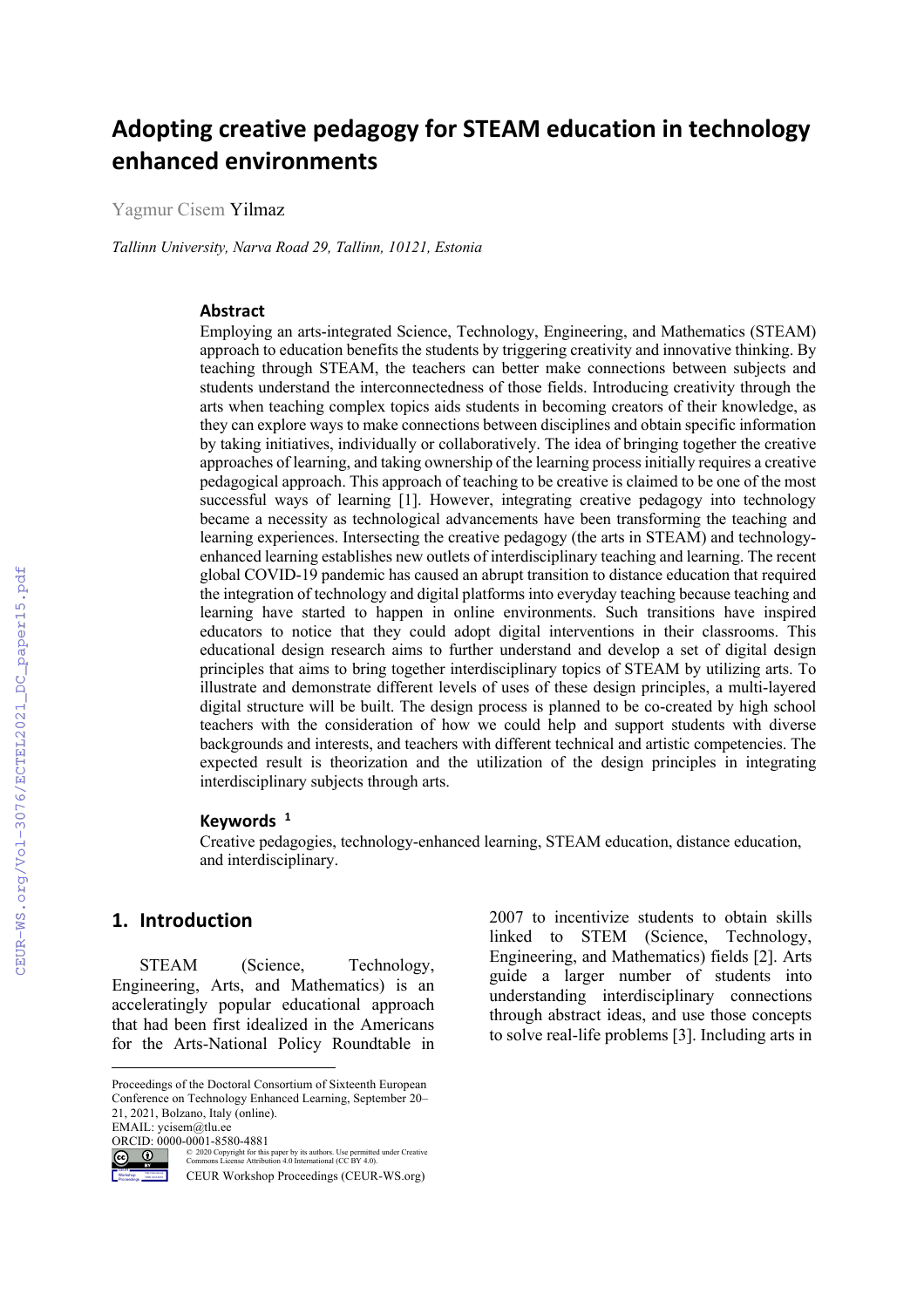the STEM curriculums help the students to build necessary skills for their careers in the 21st century [4, 5]. As Colucci-Gray et al. [6] states: combining scientific practices with design, innovation, and artistic expressions is "integral to the process of thinking."  $(p.2)$ . Platz [7] stresses that student who practice In an artsdomain perform better in their STEM courses because they feel interested and motivated about the new information. However, literature shows that STEAM practices vary vastly, with no coherent description or methods to align with the learning goals. In their extensive literature review, Perignat and Katz-Buonincontro [2] have found that STEAM has been employed as a "pedagogical tool" to integrate arts into STEM fields (p. 38). Learning through arts is stressed to be easing the long-term retention for students [8] motivating them to be creative and innovative, and supporting their cognitive involvement by guiding them to construct their knowledge. What Kahu [9] identified to be major agents of student engagement are also linked to some expected outcomes of learning through arts: behavior, cognitive, affection. Behavior is about positivity towards the subject and initiation of learning such as researching, asking questions during lessons, etc. The cognitive aspect is about self-regulation where students plan and execute their long-term learning goals. The affection aspect is about students' emotions and interest in the task. This research follows a similar approach towards student engagement, however, it differentiates by including a fourth agent about the instruction and the environment, that corresponds to Fredricks et al. 's [10] conceptualization. Although we can use these elements to identify student engagement and use this awareness to improve and shape the intervention accordingly, it will remain to be a construct that only aims to regulate learning in a way to engage students.

Engaging students does not necessarily require the learning to occur, letting aside achieving successful learning. However, when an immediate change is due, like in the COVID-19 pandemic outbreak, retaining student involvement and engagement to promote learning becomes a challenge. Once schools all around the globe have transformed to distance education where all the teaching activities take place online and where every participant joins from another location, disputes have arisen

while transforming the teaching material and the teaching approaches. To overcome these issues, school administrations and the teachers have tried multiple methods of online-friendly transformations that include digitizing the content (i.e. scanning worksheets, taking photos of the visual teaching materials, etc.), scheduling virtual classes on video teleconferencing software (to replace realclasses, by utilizing Zoom, Google Meets, Skype, etc.) [11], and facilitation of quizzes through online platforms while asking the students to keep their camera on to ensure they do not cheat. Although they seem to be feasible solutions, none of them are considered efficient in the long-term adaptation [10, 11]. Regardless of their sufficiency, distance education is turning into a preferable method of instruction.

With the rise in the use of distance learning, students experience motivational problems [12] due to learning from a distance as it does not involve as much interaction and requires much self-regulation and independence. Motivational correction is considered to be easier in classroom settings as the teachers have the opportunity to observe and intervene with the students directly [12], but the integrity of student motivation and engagement becomes a challenge in partially digital and innovative teaching content. By this, the partially digital teaching contents address the digitized versions of blueprint teaching materials and classroom approaches. In the pre-COVID-19 world, education technologies were developing swiftly, and much research had been undertaken about implementing technological solutions into educational problems such as aiding student engagement, measuring and tracking student participation, and personalizing the learning outcomes. Technology-enhanced environments and learning strategies have supported and made room for such innovation to happen, but lacked practicality [13] due to limited dissemination. Technology-enhanced environments allow teachers and students to integrate the course format fully into online distance learning or inclassroom according to their needs, and by doing so, achieving an immersive learning experience that promotes engagement and motivation in students. Technology-enhanced environments are settings that are used by the instructors, facilitators, teachers, and learners for helping students to obtain knowledge and skills through the means of technological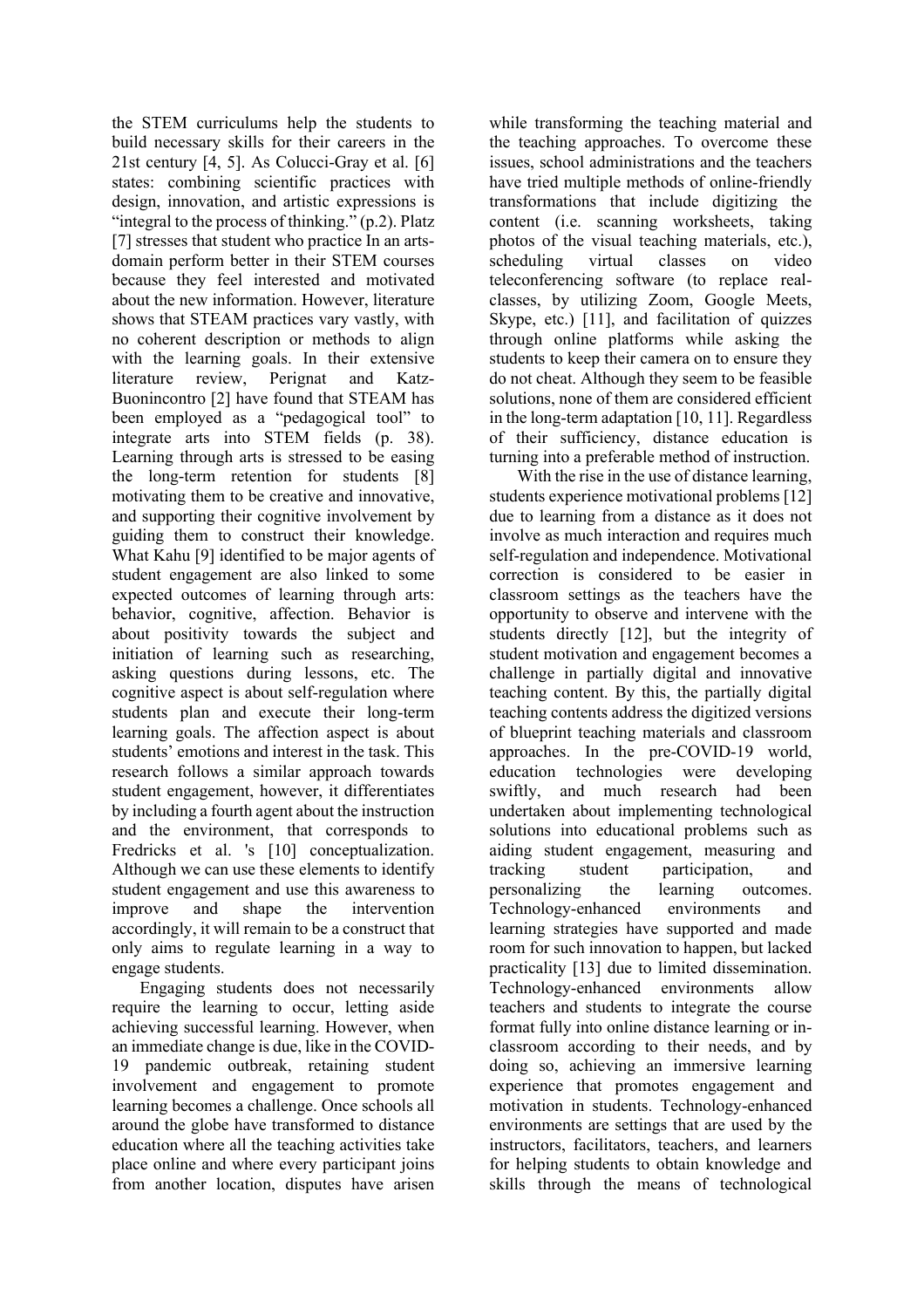resources, and tools [13, 14]. The term technology-enhanced environments is used to address both online distance learning platforms and the actual classrooms that are equipped with technology.

The COVID-19-caused rapid transition to online distance learning has illustrated where and how technology-enhanced learning was needed and could be adopted. However, such awareness does not tell much about the students' side of the learning experience, that is, the student's motivation, engagement, curiosity, and learning. As it has been stated, students struggle in remaining motivated during distance learning [15] which can potentially influence their engagement and learning. However, introducing an arts-related activity in lesson plans can help improve students' motivation and engagement. Especially considering the difficulty in keeping the students' focus and engagement in STEM classes, it becomes vital to integrate an artistic mediatory in the teaching approach because artistic expressions can support students in becoming interested in the knowledge they acquire [7, 8]. Dewey [16] has suggested that arts education is one of the core parts of the curriculum because arts help "develop creativity, self-expression, and an appreciation of the expression of others." [17, p.136]. Therefore, it is necessary to apply STEAM approaches with an artistic focus on technology-enhanced environments. However, such applications do not function well in a short-term intervention [15] as it causes a disrupted cognitive fulfillment for not allowing enough time to build creativity and solutionorientation. Instead, the students will focus on logic-based explanations that explicitly aim to describe the current state of a problem or phenomena [8]. Such an approach does not support trial-error during learning which negatively impacts the self-efficacy of students. Therefore, the teachers need to be equipped with tools and competencies that will enable them to design and integrate artistic activities on technology-enhanced environments.

The challenge resides in transforming the pedagogical approach, as solely shifting the teaching materials is not sufficient and sustainable action towards improving student engagement. Therefore, we aim to adopt a pedagogical approach that can stimulate student interaction, creativity, willingness, and engagement altogether to provide successful learning. Bringing together all these desirable

attributes seems feasible with a creative pedagogical direction. Although STEAM suggests interdisciplinary learning, it seems that arts are always used as a method to teach STEM subjects and not as the target subject to be taught, making it hard to place the arts among the others as an equal field [18]. Moreover, the diverse and clashing practices of STEAM can hinder inclusion of creativity, however, the lack of research in the approaches of creative pedagogies can be a challenging step in determining the benefit of teaching creativity [2, 19]. To overcome this challenge and address the "A" in STEAM education, this research will refer to creative pedagogy. The term refers to a sum of teaching through artistic methods in this research. Lin [20] addresses creative pedagogy as an intersection of teaching for creativity, learning creatively, and teaching creatively which also integrates both the teachers' and the students' role of learning creatively. Although having the role of learner can initiate an exhaustive philosophical discussion on learning to learn and the role of the teacher and the student in the classroom, Aleinikov [1] describes creative pedagogy in a more practical sense; as a way to initiate life success by introducing the learners to create their knowledge, to think out-of-the-box (creativity skills), and to be innovative.

Creative pedagogies are an inherent approach to teaching creatively to guide students in taking ownership and responsibility of their learning in all study fields. The teacher fosters the role of the tutor who structures the courses and supports students to build selfefficacy to overcome real-life problems, and scientific inquiries [8]. By instrumentalizing arts to teach STEM creatively, the teachers can help their students to understand how diverselooking disciplines interconnect. The creativity aspect has been influenced by the introduction of educational technologies into everyday learning. The combination of both has accelerated the process of involving technologies in learning to keep the students engaged and make their learning success. With the current global pandemic, in-classroom education has been transitioned to distance education all around the world. This shift caused many teachers to struggle with the new structure of teaching and the needed technological competencies, students faced hardship on maintaining interest and remaining engaged with course material. Therefore, we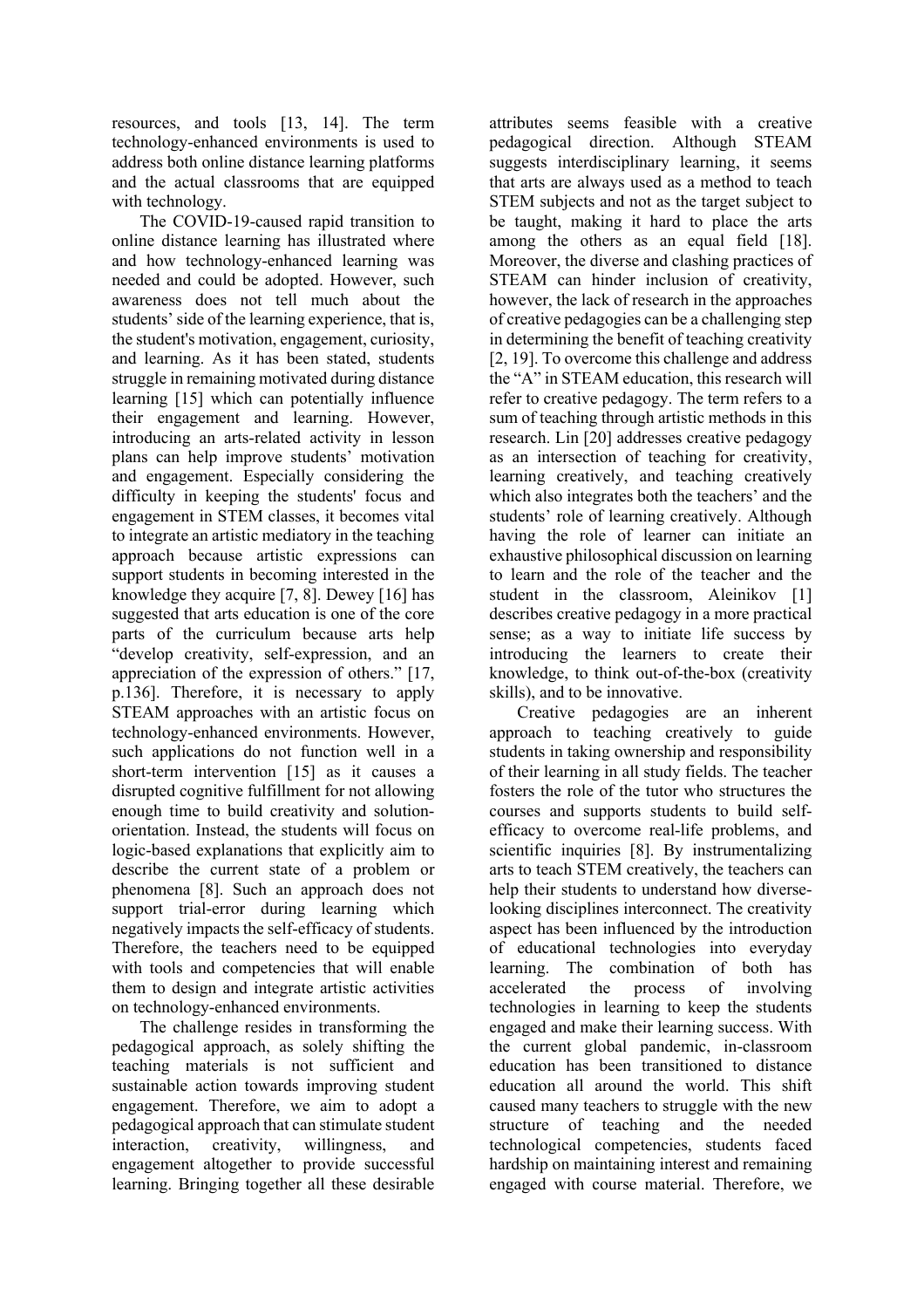need to instrumentalize more of the digital tools or approaches that are inclusive of distance education. To fulfill such potential, and establish new aspects to the current pedagogical approaches, it becomes a necessity to challenge the traditional sense of creativity and education by rethinking and redesigning STEAM education scenarios that could be applied to distance or contact education. In the intersection of creative pedagogies and TEL, incentives, and interventions relating to technological creative teaching approaches stand. However, the current tools and interventions need some development to bring these aspects together.

This research accepts the constructivist approach and integrates pragmatic reasoning to it to develop a set of design principles to be employed for teaching interdisciplinary concepts through arts digitally, and to design an intervention that demonstrates methods to utilize those design principles.

### **2. Methodology**

The aim of this research is to propose a framework of design principles to integrate arts and one or multiple STEM subjects by demonstrating a set of digital activities on a tobe-designed digital construct. This aim is portrayed by the initial question of this research: *what attributes are effective and sustainable in a digital design that aims to educate upper secondary school students on STEM subjects through arts?* To address that big question and to achieve the research purpose, the following overarching questions will be investigated:

- 1. How do teachers and students combine information that originates in different knowledge domains of STEAM?
- 2. What are the current awareness, practices, and challenges of teaching interdisciplinary STEAM subjects digitally in upper secondary schools in Estonia?
- 3. What are the characteristics of a wellfunctioning and engaging digital artistic intervention for the purpose of integrating multidisciplinary learning strategies?
- 4. What types of characteristics do the digital artistic interventions should

constitute to stimulate students' interest and engagement on a complex interdisciplinary STEM topic?

To accommodate the layered structure of the research questions, and to generate key characteristics of interdisciplinary design principles of STEAM, this research will adopt a mixed-method design-based approach. There are four major phases of the design research to compose the final outcome of this project, namely: (1) analysis, (2) development, (3) evaluation and revision, and (4) dissemination. Each phase constitutes iterative processes to enable rebuilding, and amending the prototype and the included design principles. The research design is an altered combination of McKenney and Reeves' [21], and Plomp's [22] educational design research models. The interaction between phases and the cyclical research model of this research is illustrated in Figure 1.



**Figure 1**: The design-based research model adapted for this research

The preliminary analysis phase consists of (1) a detailed literature review to identify the current digital practices of STEAM education, and those activities' advantages and drawbacks, (2) an analysis of the current awareness, practice, competence, and approach of upper secondary school teachers (of STEAM fields) towards teaching STEM subjects through arts (creative pedagogy) and on digital platforms. Only one data collection is intended for this stage to gather information on the 2nd factor of this phase. The data will be collected by the means of survey questionnaires with close-ended questions, and semi-structured interviews with teachers. The teachers will be acknowledged about the further proceedings of this research and asked to join for the other phases. This direct invitation would be one of the methods to employ participants. After obtaining descriptive results from the first phase, the development stage will commence in accordance with the findings.

The development and the evaluation phases are strongly interconnected and are planned to have at least three cycles to mature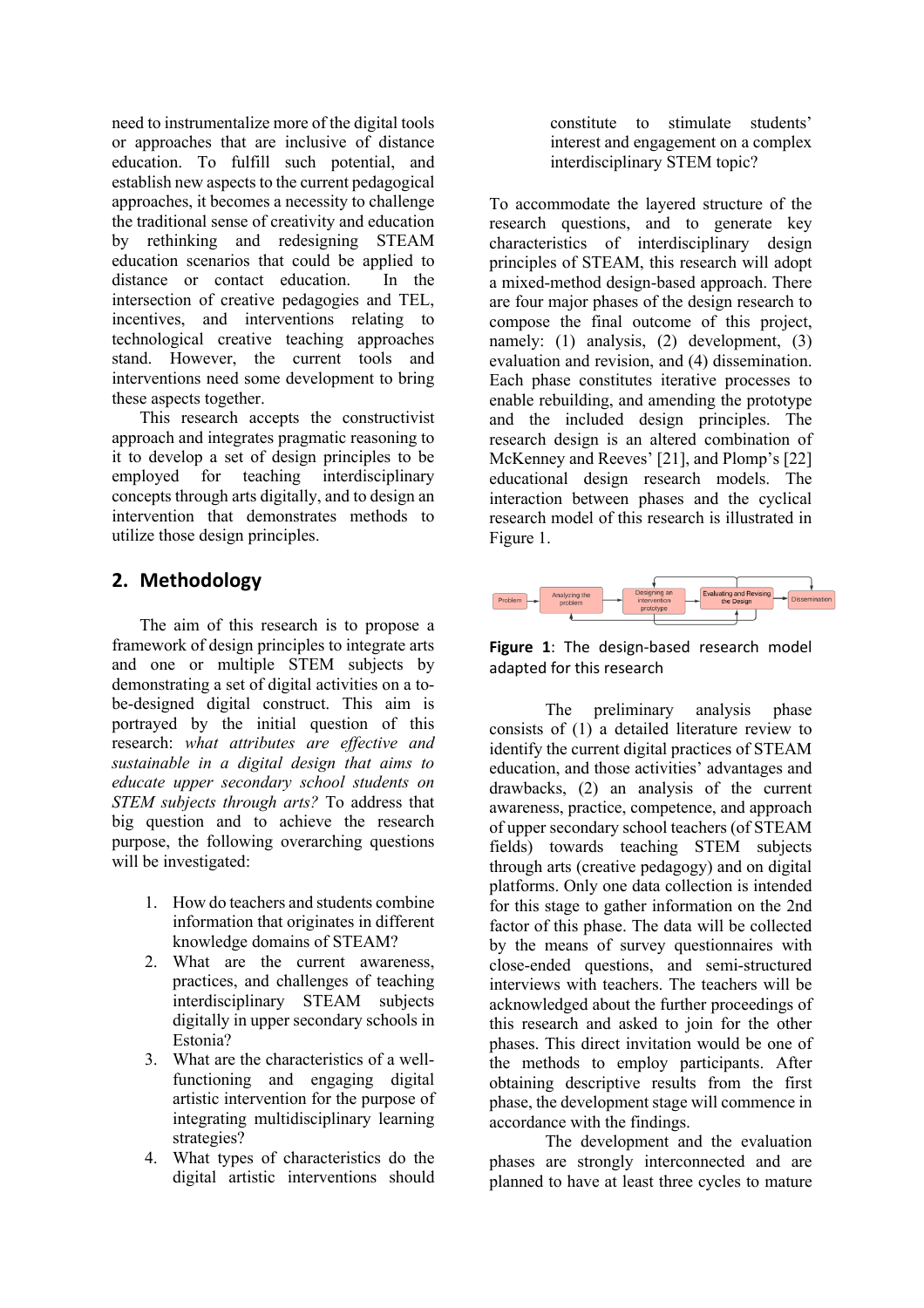the intervention and to achieve the intended outcomes. The teachers will be employed through the network of other PhD candidates and colleagues working on technologyenhanced learning and educational technologies at Tallinn University. The teachers will be partners in this research as they will be responsible for participating in cocreation workshops to brainstorm and develop the intervention idea. Upon developing a prototype, the teachers will try it in their classroom, observe their students for engagement and behavioral changes. They will include their feedback and in-class activity assessments to identify whether the tool had been used with intended purposes and whether it helped to teach interconnected STEAM subjects. According to the evaluation reports from the teachers, and data analysis, the intervention will be revised accordingly. During this process, it becomes vital to understand the students' perspective of interacting with a digital tool aiming to teach STEM subjects with the help of the arts. To gain insight, the students will be asked to fill in a pre-questionnaire about their expectations, and their awareness of integrating arts with other STEAM subjects. Then, they will be asked to keep a record of their experience in an activity log; so it will enable the teachers and the researcher to classify whether there were any unintended uses. The data obtained from the teachers and the students will be analyzed collectively for identifying mismatches between the observation of the teacher and the self-reports of the students.

By utilizing the intervention and gathering insightful data from both the teachers and the students, this research can become aware of what design principles are commonly used to integrate interdisciplinary subjects. Such design principles are necessary to determine a framework for creating a digital intervention for teaching STEAM interdisciplinary by purposefully utilizing the arts.

The intended intervention is a digital structure that resembles a bookcase that has developmental archival storage. The main objective is to combine the same set of design principles in each level to illustrate the uses among simplistic to complex interdisciplinary design ideas. The first level will consist of ideas where the teachers could select certain expected outcomes or topics to integrate, it functions in a

way that the teachers will determine their needs and request a ignite to pursue that idea. The second layer will suggest the teachers incorporate some additional tasks onto their selection, and by doing so obtain extra learning objectives as a result. These two layers will be co-developed by the researcher and the teachers. These two layers will list down certain materials that are accessible through a hyperlink. This way, the teachers could assign students with certain tasks, and send them the link to access the materials without needing to hand in task maps, materials, etc.

The third layer will introduce arts (fine arts, music, plastic arts, literary arts) as parts of the integration. For instance, students are given Leonardo da Vinci's drawings and paintings in a class that aims to teach certain mathematical phenomenon. The last layer builds upon the third one by allowing users to download activities, and upload their newly created artistic expression projects that aim to teach STEM subjects. New creations are an updated version of the activities on the third level or transformed versions of those tasks. Such a complex construct will predicate on the same design principles which will demonstrate the convenience of adopting creative pedagogy on digital tools. As the base principles remain the same for each layer of the intervention, it is intended to welcome and encourage teachers of different competence levels.

Although the ambitious goal is to integrate all disciplines of STEAM (in different combinations or altogether) in the digital structure, such a plan becomes unrealistic and unapproachable due to time and budget constraints. Therefore, this project will determine one of the non-arts STEAM fields and focus on that field during this research. However, that selection will be made upon meeting with teachers and gathering more insight through data. The intervention will aim  $t^{\alpha}$ 

- Demonstrate the design principles of how to bring together different STEAM disciplines by purposefully utilizing arts.
- Showcase how the design principles could be successfully implemented in different levels of digital structures and designs.
- Support student engagement and interest with creative interdisciplinary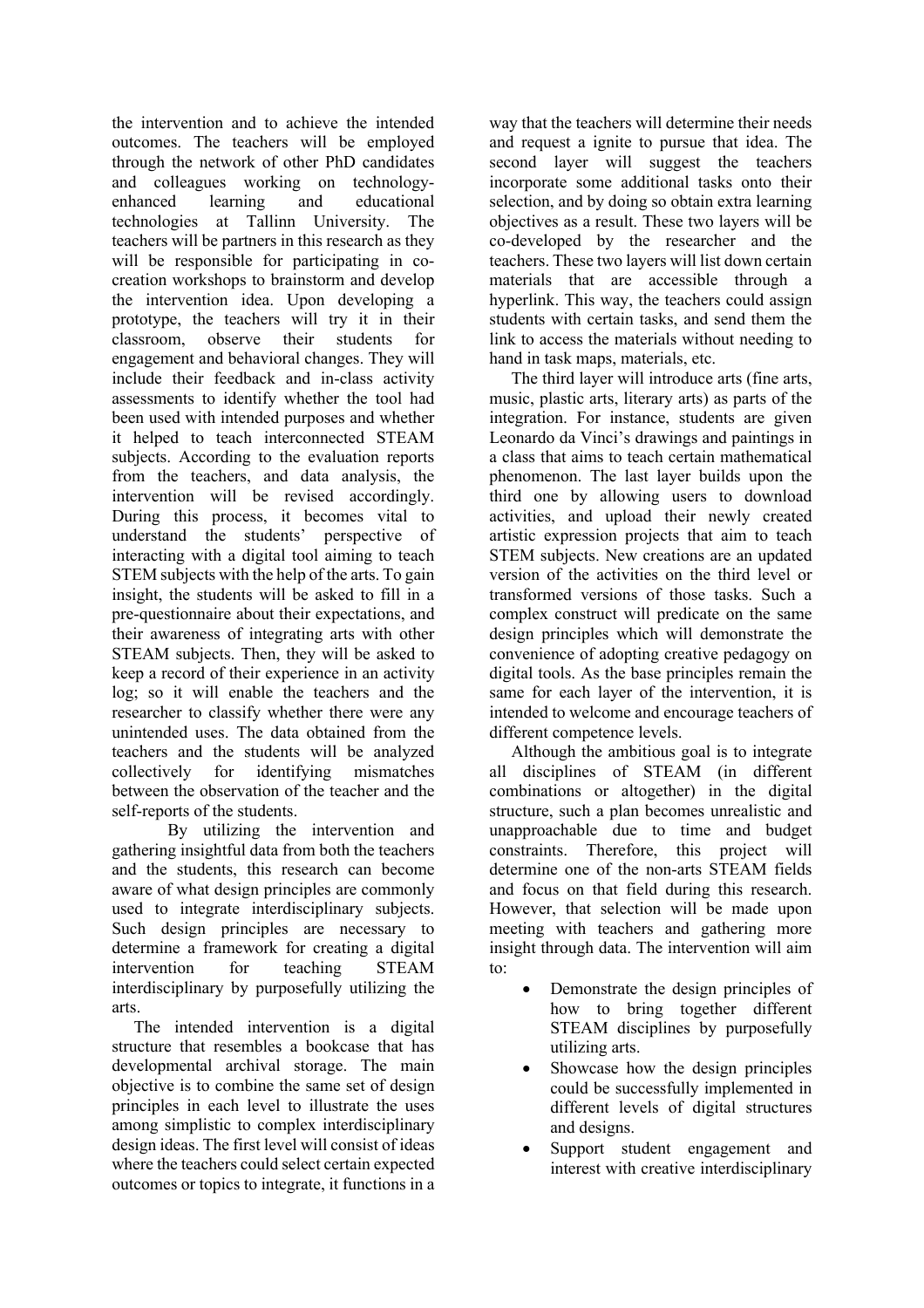tasks on the developed digital structure.

- Overcome the technology-competence barrier of the teachers, and encourage them to take ownership and be creative in their profession.
- Help the teachers to explore ways for<br>guiding their students through guiding their students through complex interdisciplinary relationships.

## **2.1. Ethical consideration, limitations, and expected responsibility distribution**

Language barrier resides to be the primary limitation of this research. I do not speak Estonian and need to work with students who can communicate in English, or ask the teachers to translate the conversations/data. Alternatively, working with a MA Educational Sciences student during data collection can help me overcome this challenge.

As I am a new-starter of coding, it may be challenging to produce the intervention by myself or with the sole support of the teachers, and I may need to work side by side with a programmer. However, as the intervention is not going to be a mobile application that requires more complexity, this limitation will be overcome by using online platforms to generate content that is to be utilized as a demonstrative and functioning design.

Teachers will be in direct contact with the students, and as some students might feel obliged to comply with the teacher's requests or instructions, this may arise power-related problems. Another power issue could reside in the relationship between the teacher and the researcher. We can overcome the latter by assigning the teachers to be action researchers alongside being co-creators. The teachers will be responsible for tracking their students' progress, interest, and success. Alongside the interventions' influence on the students, the teachers will be responsible to note any positive (the intervention works in favor of students' learning, and teachers' ability to use it), and negative (misuse of the intervention- if possible, lacking function and purpose) influence of the intervention. The teachers will be asked to gather these observations, and notes

together to share their experience with the researcher. We will ask students to provide us with individual and group feedback to share their opinion of the intervention, and if they think this new tool works for them with the reasoning behind them. Then, we will ask students to tell us how we could improve this intervention that they would prefer using it.

The researcher is responsible for (1) categorizing and analyzing all data including the student feedback, (2) co-creating the intervention with the teacher, (3) noticing the patterns in the design that may be challenging, and (4) identifying design principles in the process of development. The teachers will be responsible for  $(1)$  co-creating the design,  $(2)$ working as action researchers who are willing to improve their professional skills, (3) collecting data from the students, and (4) taking observation notes and writing feedback during their classes.

## **2.2. Expected outcome and significance**

This research starts with a goal to identify the characteristics of the effective implementation of arts subjects into STEM subjects on digital environments and platforms by producing a curated medium through analyzing the existing approaches and practices alongside this research. It is expected to establish a set of digital design principles for integrating arts into teaching, and a reliable tool that helps teachers to teach STEM subjects through arts while creating a basis to encourage further research adopting the design principles.

The intervention can be employed by higher education institutions in the future, especially for teaching engineering students to foster creativity, innovative thinking, and communication in their professional life. The intermediary digital structure is planned to be a demonstration of how such design principles could be utilized and employed. By doing so, I aim to provide an explanatory and prescriptive theory that can guide other research in a similar field, especially investigating the interconnections of STEAM subjects, and the methods of teaching and learning these subjects in alignment with their interconnectivity. The tool and the design principles behind it will be used to elaborate and clarify some of the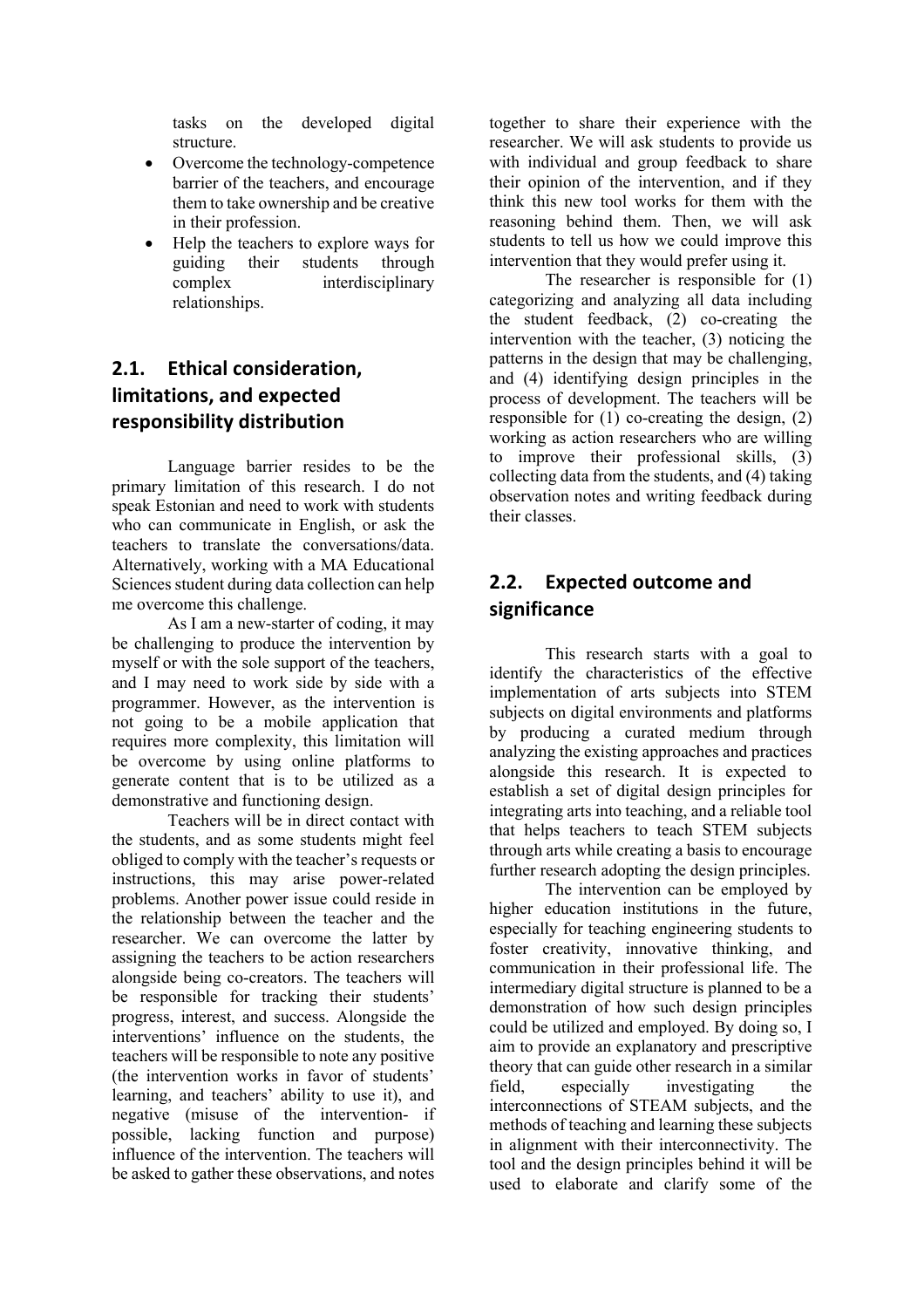fuzziness in the practice and theory about TELempowered STEAM education.

The arts in STEAM are used solely for the purpose to be a way to teaching STEM subjects, making the arts-related studies considered insignificant for both the learner and the teacher. However, it has been evident that art studies alongside or through STEM subjects provide ground for growth by integrating 21stcentury skills and inclusivity. Therefore, this research will focus on developing a framework of design principles for TEL-empowered STEAM subjects, minding the value the arts acquire in the teaching and learning practices.

Each phase of this research will contribute to the development of these design principles. First, the analysis stage will help to elaborate on what digital practices of STEAM have functioned effectively, and in what ways those aspects can be integrated into a design together. Then, the key principles of multidisciplinary integrations are understood better and are merged in the initial development. Although certain practices and activities might have worked in the future, it does not ensure a functioning design when they are put together. The development and prototyping phase will help explore which combinations of design principles work well together, in the sense of engaging students by integrating two or more disciplines. The practical aspect of this research will demonstrate the methods of incorporating and utilizing the core design principles for multidisciplinary education in classrooms and distance education.

### **2.3. Timeline**

This research will be undertaken in the nominal period of a doctoral degree in Estonia which is 4 years. To cover all aspects that are considered necessary in this research plan, each year of the doctoral study will have an overall theme of research. Although Figure 2 illustrates the timeline as a linear and progressive chart, the development phase consists of multiple cyclical studies that aims to clarify and advance the set of design principles to utilize in integrating numerous topics into an interdisciplinary learning context and outcome.

The first year focuses on analysis of the current knowledge and practices of STEAM in

Estonian upper secondary schools (excluding vocational schools), and the exploration of the common attributes of digital tools of an effective and sustainable integration of arts into STEAM education. The second and third years will focus on development cycles that involve designing an intervention based on the design principles, testing it with teachers and students, and revising the design according to the feedback received from the users and the evaluation of whether the intervention enables other interdisciplinary work.



**Figure 2**: The brief timeline of this research

### **3. Acknowledgements**

First and foremost, I'd like to take this opportunity to thank my supervisors Dr. Terje Väljataga and Prof. Dr. Tobias Ley for helping me in finding my way around towards tangible directions. Additionally, I appreciate all my colleagues at Tallinn University for their support and discussions that help me elevate this research.

### **4. References**

- [1] Aleinikov, A. G.: Creative Pedagogy. Encyclopedia of Creativity, Invention, Innovation and Entrpreneurship, 326–339 (2013). doi:10.1007/978-1-4614-3858- 8\_13.
- [2] Perignat, E., Katz-Buonincontro, J.: STEAM in practice and research: An integrative literature review. Thinking Skills and Creativity (31), 31–43 (2019). https://doi.org/10.1016/j.tsc.2018.10.002.
- [3] Kang, M., Park, Y., Kim, J., Kim, Y.: Learning outcomes of the teacher training program for STEAM education. International Conference for Media in Education, Beijing (2012).
- [4] Hau, N. H., Cuong, T. V., Tinh, T. T.: Students and teachers 'perspective of the importance of arts in STEAM education in Vietnam. Journal of Critical Reviews, 7(11), 666-671 (2020).